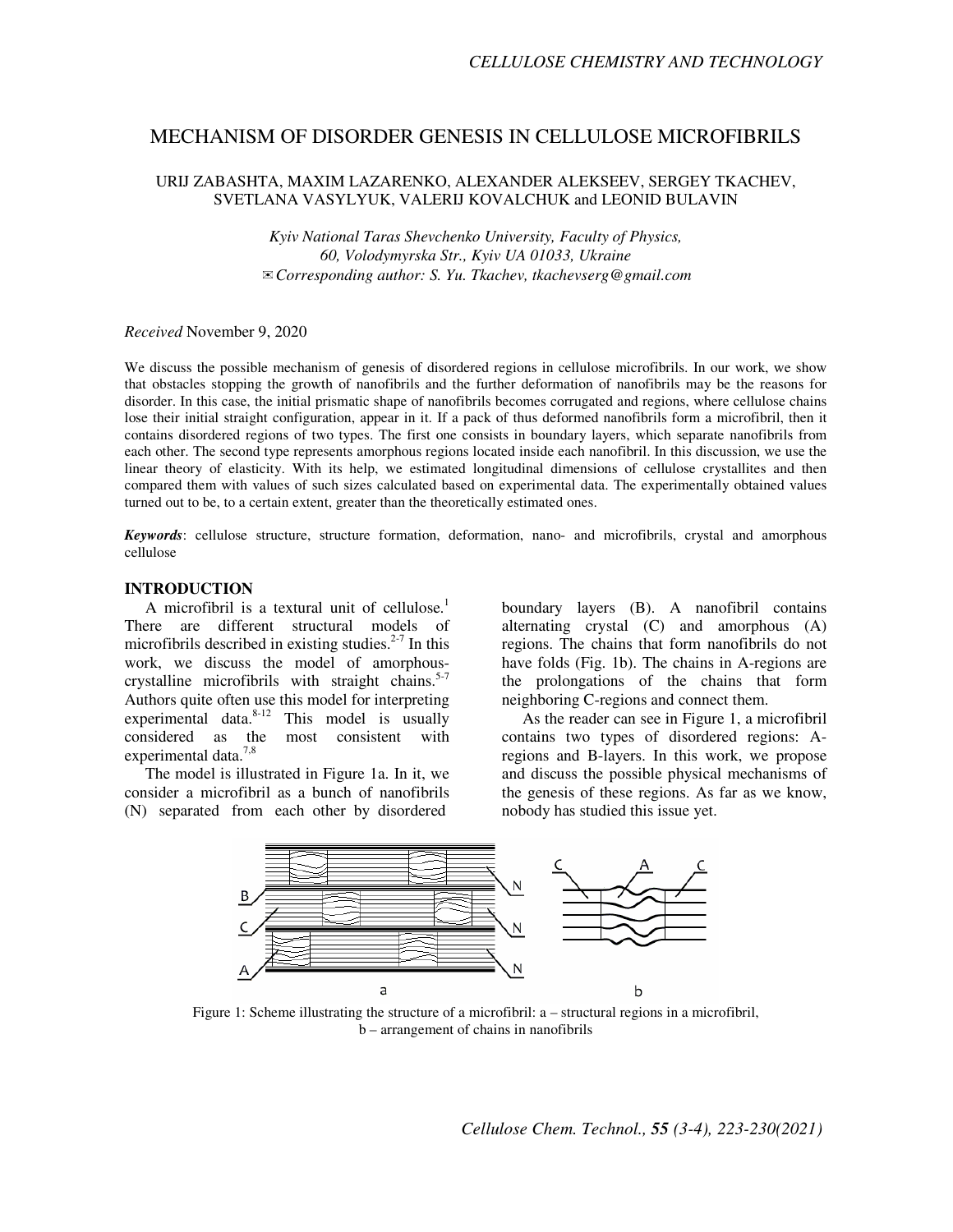

Figure 2: Formation of a nanofibril: 1 – terminal complex, 2 – plasmalemma, 3 – nanofibril

#### **Proposed models**

*Instability of a nanofibril's prismatic form, occurring when a nanofibril interacts with obstacles* 

According to M. Brown,  $13,14$  the formation (biosynthesis, polymerization) of cellulose molecules happens in the enzyme complex 1 (Fig. 2), which is located in plasmalemma 2 of a cell and has the form of a socket.

Complex 1 is usually denoted as TC (terminal complex). In this complex, both the polymerization and crystallization of the formed chain take place. As a result, a nanofibril, which grows parallel to the plasmalemma surface, is formed at the exit.

A nanofibril formed in TC has the form of a prism and is an ideal crystal. During the process of the nanofibril's growth, the front end is moving on the plasmalemma surface. When moving, this end runs into obstacles. Such an obstacle could be a nanofibril generated by another TC, roughness of the plasmalemma surface and so on. The front end, having encountered an obstacle on its path, stops. We will denote the distance between the obstacle and the TC, forming the nanofibril under consideration, as  $\ell_0$ . At the moment  $t = t_0$  of the nanofibril's meeting the obstacle, the nanofibril has the same length,  $\ell_0$ .

If the TC this nanofibril belongs to prolongs to generate a crystalline structure, then, at moment t, provided there is no obstacle, the length of nanofibril  $\ell$  should become equal to:

$$
\ell = v(t - t_0) \tag{1}
$$

where  $\nu$  is the velocity of motion of the nanofibril's front end.

However, the distance  $\ell_0$  between the TC and an obstacle is constant, so the length of a nanofibril cannot be greater than  $\ell_0$  and, accordingly, the force  $P'$  that shrinks the nanofibril in its longitudinal axis direction, arises.

As a result, the nanofibril is deformed, shortening by  $\Delta \ell = \ell - \ell_0$ . Until the moment  $t_0$ , there is no stress in the nanofibril. Due to the deformation, stress arises in the nanofibril from this moment, and its value increases over time. When this stress is relatively small, the nanofibril retains its crystalline structure throughout its volume, as well as its prismatic form set by TC. However, compression could reach some critical  $P'_C$  value, at which the prismatic form of the nanofibril becomes unstable.

# *An approximate approach to describe the structural changes occurring in a nanofibril when it interacts with obstacles*

The crystalline structure of nanofibrils determines their prismatic form. Therefore, the loss of stability of the prismatic form inevitably entails structural changes, which are reduced to the appearance of disordered regions in the nanofibril.

Ideally, to describe structural changes in a nanofibril, it would be necessary to use a microscopic model. In this case, in the structure model of the system, it is necessary to set the value of the radius vector  $\vec{q}_j$ , which determines the position of each of the  $N$  atoms that make up the system or, in other words, set the values of the  $\vec{r}$ multidimensional vector  $Q \equiv {\{\vec{q}_J\}}$ , for which  $J = 1, 2, ..., N$ .

We denote as  $\vec{Q}_0$  $\overline{a}$  the value of the vector for a nanofibril after its collision with an obstacle. This value is the solution of the following equation:<sup>15</sup>

$$
\frac{\partial W(Q)}{\partial \vec{Q}} = 0 \tag{2}
$$

where  $W(\vec{Q})$  $\overline{a}$  is the potential energy of the system.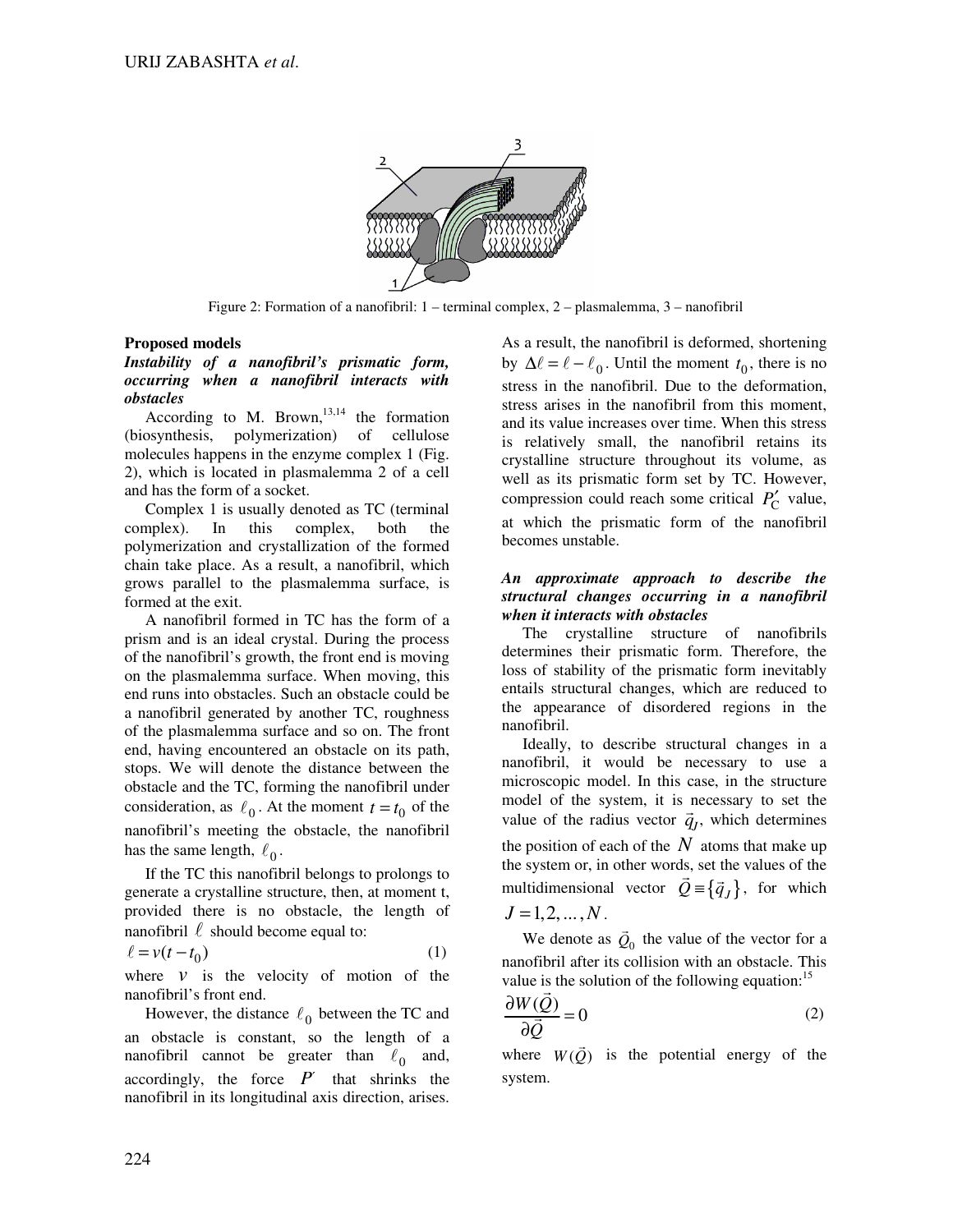At first glance, the method for determining the structure related to the solution of Equation (2) is exact. However, its accuracy worsens with the lack of accurate information about atomic-atomic potentials: the choice of the latter is largely arbitrary.

In connection with this circumstance, we use another computational model in this work, which we call a microscopic continuum model. Using this model, we will perform a description of the structural changes of nanofibrils in two stages. In the first stage, we introduce the continuum model of nanofibrils and use this model to determine how the shape of the nanofibril surface changes when it encounters an obstacle. In the second stage, we determine the configurations of the chains that fit into the nanofibril circuit, calculated using the continuum model.

Carrying out this program, we will consider a nanofibril with its chain structure (Fig. 3a) as a section of the elastic continuum, which has the shape of a prism (Fig. 3b). Since, as already mentioned, we will be interested in changes in the

surface of a nanofibril, we simplify the model presented in Figure 3b for this purpose.

As the origin, we choose a point equidistant from the side faces of the nanofibril, directing the axes X and Y horizontally and vertically perpendicular to the side faces, and the axis Z parallel to the direction of the chains (Fig. 3a). As can be seen from this figure, the nanofibril's cross-section is symmetrical: the axes X and Y are axes of symmetry of the second order. We assume that, during deformation, the mentioned symmetry of the cross-section is preserved. During deformation, the cross-section undergoes a similarity transformation (Fig. 3b, where the cross-section after deformation is shown with a dashed line).

We will also consider that vertical (in the direction of the axis Y) and horizontal (in the direction of the axis X) deformations are independent. To describe the vertical deformation, we introduce the continuum model shown in Figure 4a. At the indicated deformation, the plane *X* 0*Z* remains motionless.



Figure 3: Replacement of the chain structure of nanofibrils (a) by an elastic continuum (b)



Figure 4: The continuum model (a) describing the vertical deformation (b, c) of a nanofibril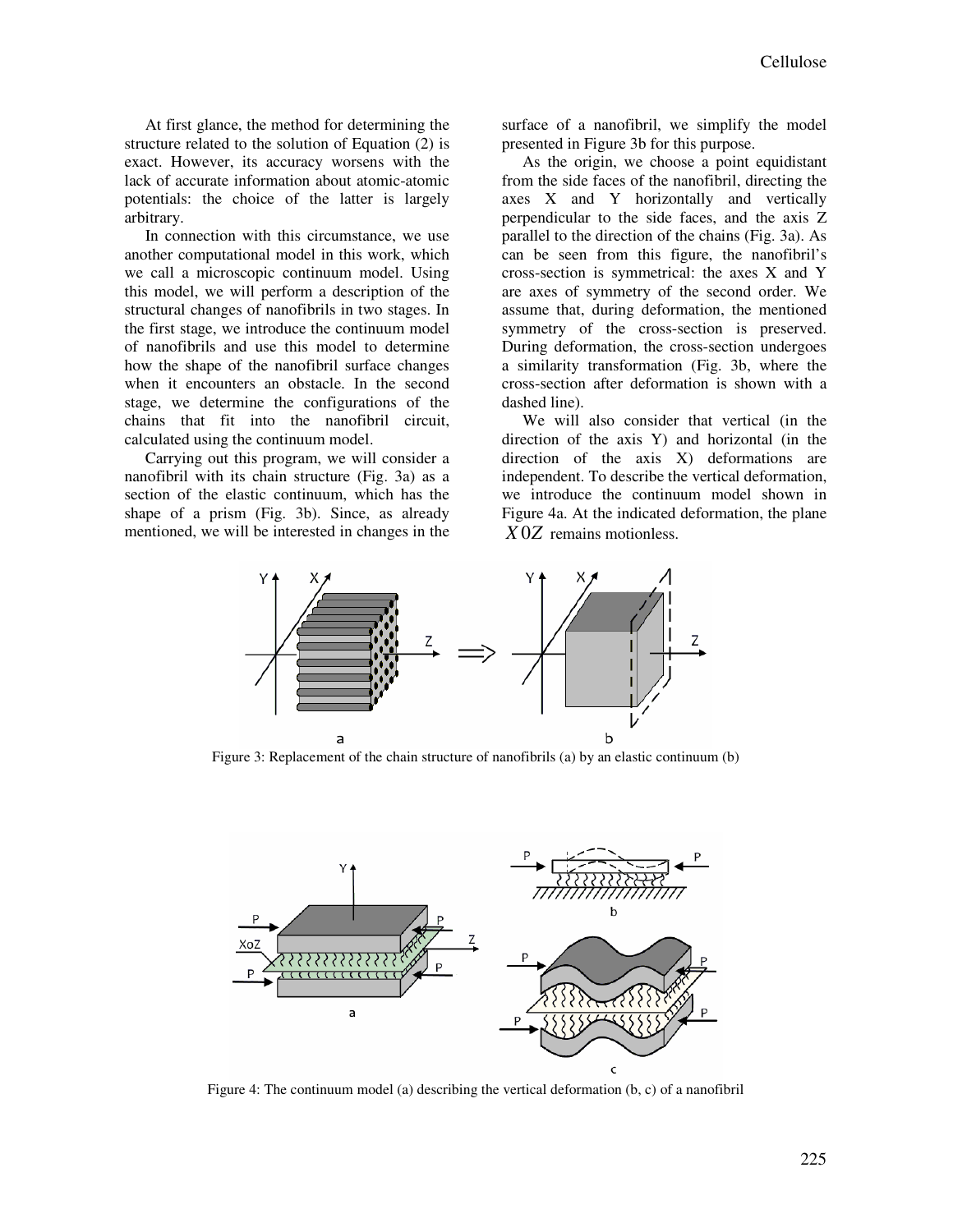Accordingly, the nanofibril is divided into two halves: the upper and lower, each of which could be represented as an elastic rod with a thickness  $h = b/2$  and width *b*, where b is the transverse size of the nanofibrils. Each rod is connected to a fixed plane by elastic bonds continuously distributed along this plane and is subjected to a compressive force  $P$ , which acts along the longitudinal axis of the rod. The length of the rod in the undeformed state is  $\ell_0$ .

# *A change in the surface shape of a nanofibril occurring when it interacts with an obstacle*

With the introduction of the model shown in Figure 4a, consideration is focused on the problem, well-known in the theory of elasticity, of stability of an elastic rod lying on an elastic base.<sup>16</sup>

The equilibrium equation of such a rod has the following form:

$$
EJ\frac{d^4u}{dz^4} + |P|\frac{d^2u}{dz^2} + Ku = 0
$$
 (3)

where *E* is the elastic modulus,  $J = bh^3 / 12$  is the moment of inertia of the cross-section of the rod,  $K$  is the elastic coefficient of the solid base,  *is the deviation of the points of the middle* plane of the rod from the axis *Z* .

When the compressive force  $P$  reaches a critical value  $P_{\text{C}}$ , a non-zero solution of Equation (3) appears, which has the following form:

$$
u \sim \sin \frac{m\pi z}{\ell_0} \tag{4}
$$

where *m* is an integer. The deformation of the upper rod corresponding to this formula is shown in Figure 4b.

As can be seen from the formula above (Eq. 4), the rod at  $P = P_C$  is a sinusoid consisting of *m* half-waves. The following equality is used<sup>16</sup> to determine the number of half-waves:

$$
\frac{K\ell_0^4}{EJ\pi^4} = m^2(m+1)^2
$$
 (5)

Introducing the notation  $L = l_0 / m$ , we rewrite equality (5) in the form:

$$
L = \pi \left(\frac{EJ}{K}\right)^{1/4} \left(1 + \frac{2}{m} + \frac{1}{m^2}\right)^{1/4} \tag{6}
$$

A deformation similar to the deformation of the upper rod also occurs with the lower rod, so that, in general, the continuum model (Fig. 4a) under the action of the compressive force takes the form shown in Figure 4c.



Figure 5: Shape of a nanofibril's surface after it encounters an obstacle



Figure 6: Configuration of the chains in the nanofibril that experienced contact with an obstacle

The model also describes horizontal deformation shown in Figure 4, with the difference that the displacements *u* are now horizontal, *i.e*., directed along the axis *X* . Adding horizontal and vertical displacements, we conclude that, after stopping because of an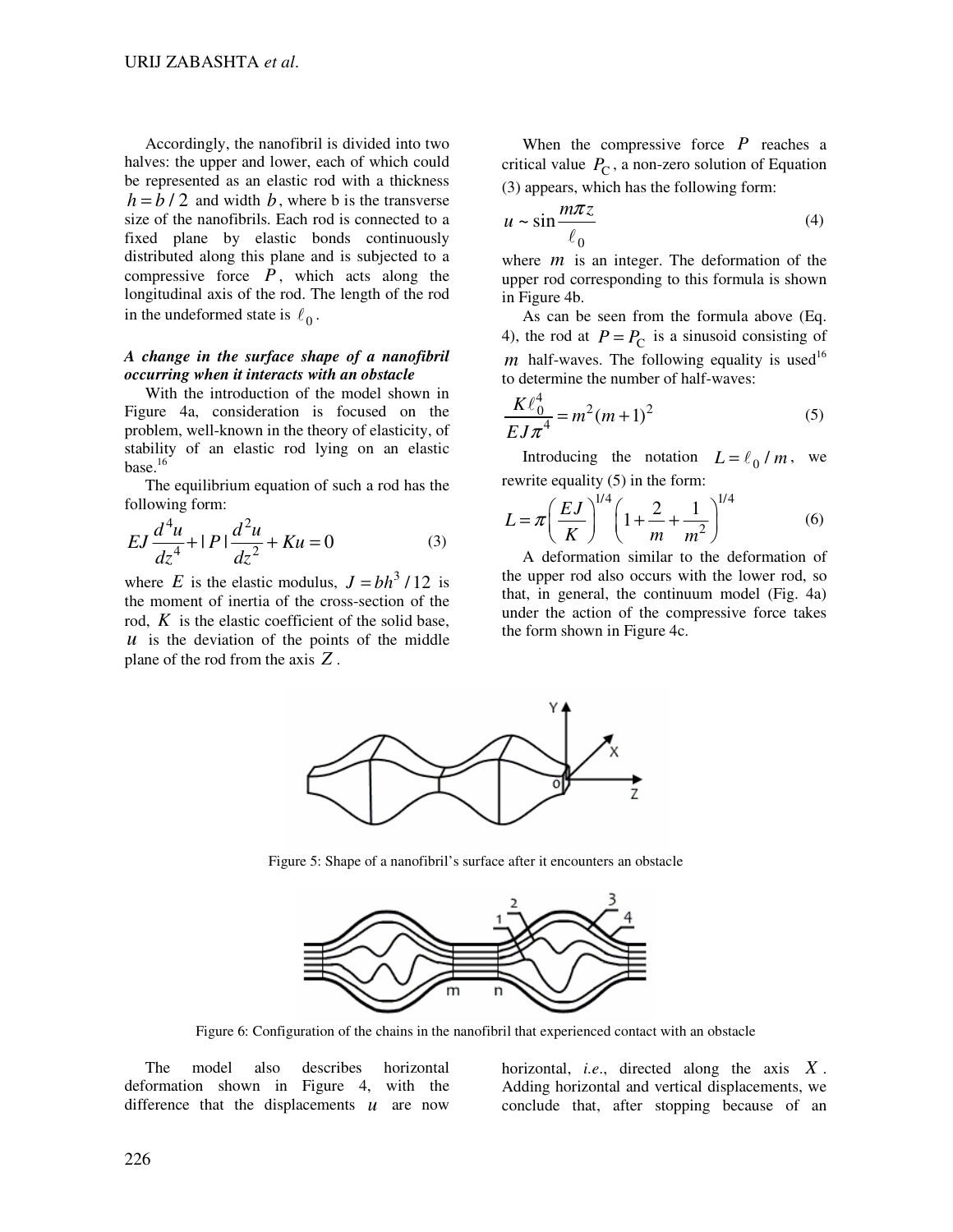obstacle, the surface of a nanofibril takes the form shown in Figure 5.

# *Changes in the configurations of nanofibril chains arising from its interaction with an obstacle*

We use the continuum model to establish that, in the deformed state that occurs after the collision of nanofibrils with an obstacle, humps and troughs appear on its surface: the deformed surface resembles a corrugated pipe, the transverse size of which *D* varies periodically along the axis of the pipe with a period equal to 2*L*.

We will consider the smallest value of the mentioned size equal to the thickness *b* of the undeformed fibril, assign the size  $L$  to the trough, and assume that the pipe's transverse dimension remains constant and equal *b* in this section. Under these assumptions, the surface of the deformed fibril in its section by the plane  $Y0Z$ will have the form depicted by the bold line 4 in Figure 6.

Assuming the mentioned surface is rigidly fixed, let us consider what configuration the chains have, located inside the space bounded by this surface.

In areas where  $D = b$ , the chains have nothing else to do, so they are located parallel to the pipe axis (section mn in Fig. 6). In other words, the initial crystalline structure of the nanofibrils is retained in this region, *i.e*., this region is a C-region, crystallite. As follows from the previous reasoning, its length is equal to *L*.

In areas where  $D > b$ , each chain experiences bulging, deviates from a line that is an extension of the axis of this chain in the adjacent crystallite. The distance of the mentioned line from the axis *Z* is denoted by *r*. The transverse displacement of the chain from this line in the region where  $D > b$  is denoted by  $\Delta$ . For each chain in the region  $D > b$ , the displacement  $\Delta$  depends on *z*. The value *r* is a parameter identifying the chain in this area. Accordingly, we represent  $\Delta$ as a function of *r* and *z*:

$$
\Delta = \Delta(r, z) \tag{7}
$$

The largest displacement value for this chain is denoted by  $\Delta_{m}$ ,  $\Delta_{m}$  depends on *r*, and the function:

$$
\Delta_{\rm m} = \Delta_{\rm m}(r) \tag{8}
$$

monotonously decreases as *r* decreases.

Indeed, nanofibrils, for which  $r = b / 2$ , have no neighbors. Therefore, for them, the value  $\Delta_{\rm m}$ is the largest compared to the chains for which  $r < b/2$ . Since the influence of the surface decreases with the distance from it, it is logical to assume that the value  $\Delta_{\rm m}$  decreases correspondingly.

Under the accepted model, a section for which  $D > b$  formed during longitudinal compression of a nanofibril from a section that contains parallel straightened chains. Therefore, the length of the segments of the chains forming the region  $D > b$  is the same.

However, the values  $\Delta_{m}$ , as already mentioned, are different for different chains. With the same length of the mentioned chain segments, this difference can be achieved if the chains in the region  $D > b$  have different configurations.

The chains with a low value of *r*, for which the bulging possibilities are limited, compensate for the excess length formed during the longitudinal compression of the nanofibril by the formation of several bends. For such chains, the function  $\Delta(r, z)$  has several extrema (chains 1, 2 in Fig. 6), and the greatest displacement satisfies the inequality:

$$
\Delta_{\rm m} < b/2 \tag{9}
$$

We will denote these chains by  $A_1$ .

The chains with values of  $r$  close to  $b/2$ (chains 3, 4 in Fig. 6), being able to bulge out relatively freely, have only one extremum and are characterized by inequality:

 $\Delta_{\rm m} > b / 2$  (10)

We will denote such chains by  $B_1$ .

# *Structural model of microfibrils*

A microfibril is known to be formed as a result of the aggregation of nanofibrils. As can be seen from Figure 6, the surface of the nanofibrils is corrugated. Therefore, to form tight packing, nanofibrils are located in microfibrils, so that one nanofibril's protrusions enter the troughs of another (Fig. 7).

In each nanofibril, we draw a surface *S* that coincides with the boundary surfaces of the crystallites of a nanofibril. In areas where the surface *S* coincides with the crystallite boundary, this surface is a plane located at a distance *b* / 2 from the axis of a chosen nanofibril. Due to protrusions on the surface of nanofibrils, a layer,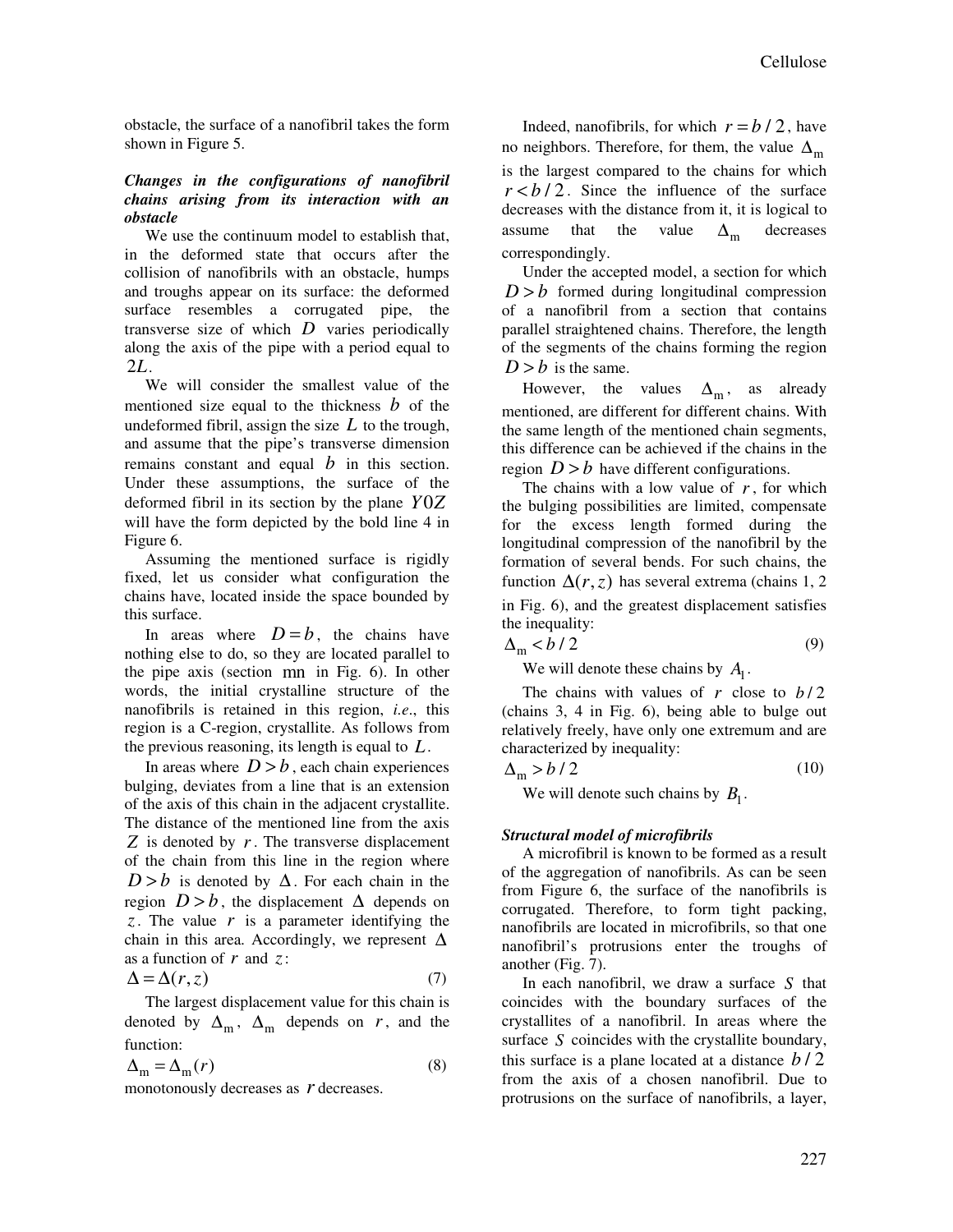filled with  $B_1$ -chains, arises between the surfaces *S* of adjacent nanofibrils. This layer is a boundary layer *B*, separating nanofibrils from each other in the model shown in Figure 1 (in Fig. 7, the *B*-layers are shaded). The disordered

regions formed by  $A_1$ -chains that remain inside the surface of each nanofibril (Fig. 7) are nothing more than amorphous regions ( *A*-regions) in the model depicted in Figure 1.



Figure 7: Aggregation of nanofibrils, leading to the formation of microfibrils

# **RESULTS AND DISCUSSION**

The opportunity to check whether the proposed mechanism of disorder is consistent with experiment is given to us by formula (6). Using this formula, we calculate the crystallite length  $L_{\text{teor}} = L$  and compare the obtained values with the value determined from the experiment ( $L_{\text{exp}}$ ).

First, we estimate the values of the quantities included in formula (6), based on literature data. In its physical sense, the coefficient value  $K$  is determined by intermolecular interaction. For cellulose, this interaction is realized through hydrogen bonds. Therefore, it is evident that the mentioned coefficient should be a function of  $\mathcal{E}$ , the hydrogen bond energy. Considering the dimension of this coefficient  $[N/m^2]$ , it follows from the previous sentence that this coefficient represents the energy density of intermolecular interaction:

$$
K \approx \mathcal{E}/v \tag{11}
$$

where  $\nu$  is the volume per one hydrogen bond. We can estimate this volume using the ratio:

$$
v \approx cd^2 \tag{12}
$$

where  $c$  is the distance between the hydrogen bonds connecting adjacent chains, *d* is the distance between the chains.

Each glucose residue forms one hydrogen bond with an adjacent chain.<sup>8,17</sup> The cellulose crystal cell contains two such residues, which form hydrogen bonds with different neighboring chains. Therefore, for hydrogen bonds connecting this chain with one of the neighboring chains, the distance  $c$  is equal to the cell's size along the axis of the chains  $c = 10.4 \text{ Å}.$ 

We obtain an estimate from the unit cell structure data:  $d \approx 8 \text{ Å}^{8,17,18}$  The value of the hydrogen bond energy  $\varepsilon = 4.1 \cdot 10^{-20}$  J is given in an earlier study.<sup>19</sup> Substituting the given numerical values in formulas (12) and (11), we obtain the estimate  $K \approx 6.2 \cdot 10^7$  Pa. The value of the elastic modulus Pa is given by R.J. Moon *et al*. 20

For the moment of inertia of the cross-section of the rod, we have equality  $J = b^4 / 96$ . Assuming that the number of half-waves *m* is not more than 2, we can estimate the multiplier value  $(1 + 2/m + 1/m^2)^{1/4} \approx 1,1$ . Substituting the numerical data into formula (6) and taking into account that, in the model under consideration, the quantity  $\hat{b}$  is identified with the transverse crystallite size  $L_{\perp}$ , we obtain the estimate:

$$
L_{teor} = L \approx 9L_{\perp} \tag{13}
$$

Table 1 shows the experimental<sup>8</sup> ( $L_{\perp}$ ,  $L_{\text{exp}}$ ) and calculated  $(L_{teor})$  by Equation (13) values of the length (longitudinal size) of a crystallite. The reader can see from the table that the experimental values  $L_{\text{exp}}$  of the longitudinal crystallite size exceed, to a certain extent, the calculated values *Lteor* .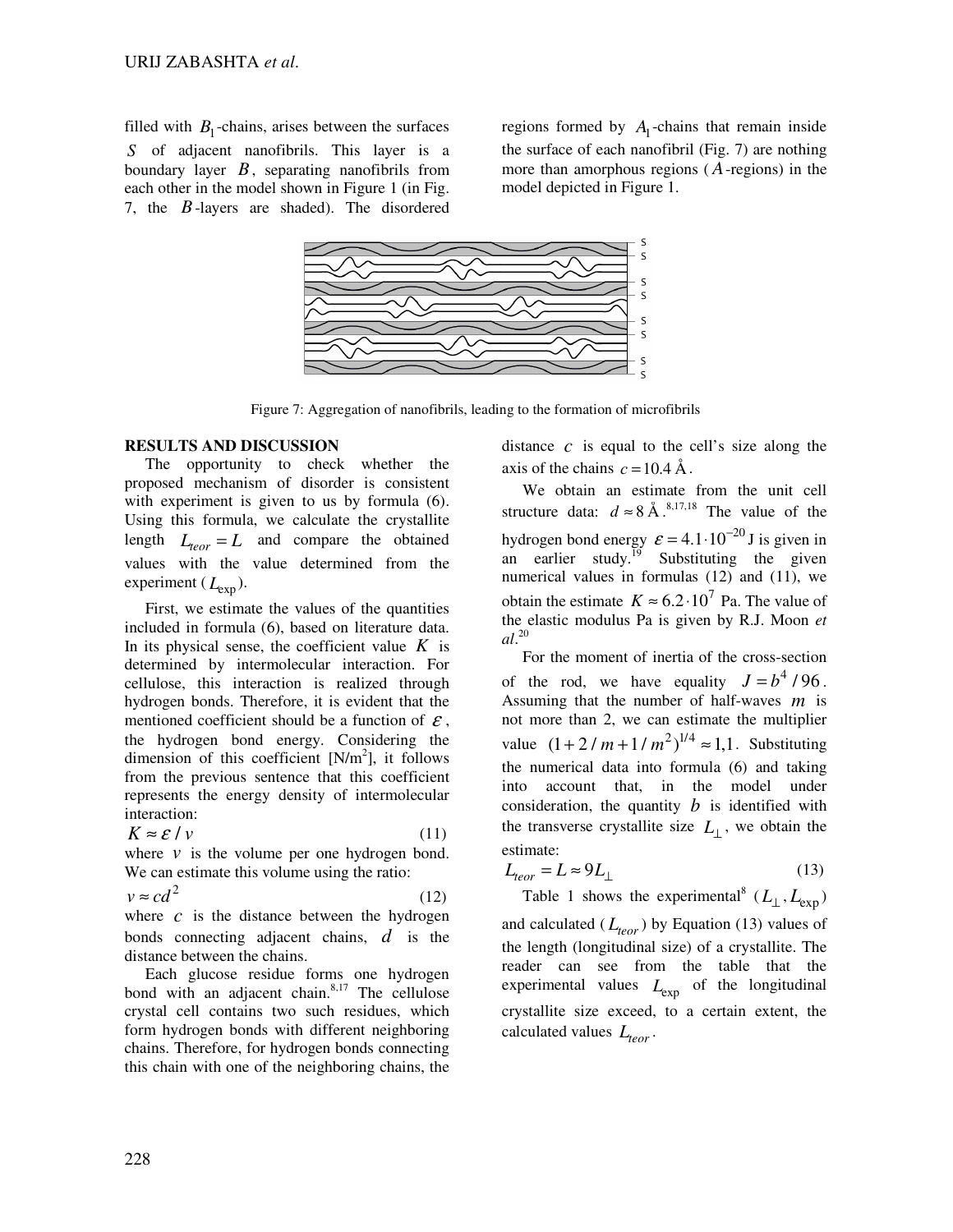Table 1 Transverse ( $L_{\perp}$ ) and longitudinal ( $L_{\rm exp}$ ) sizes of cellulose crystallites,<sup>8</sup> estimation of longitudinal ( $L_{teor}$ ) sizes of cellulose crystallites

| $L_1$ , nm | $L_{exp}$ , nm | . nm |
|------------|----------------|------|
| 3.4        | 53             | 30   |
| 3.5        | 56             | 31   |
| 3.6        | 68             | 32   |
| 3.7        | 71             | 33   |
| 3.8        | 73             | 34   |
| 5.2        | 85             |      |
| 6.0        | 92             | 54   |
|            |                |      |

Nevertheless, this discrepancy should not be considered an argument that contradicts the proposed model for the genesis of disorder. The fact is that this model greatly simplifies the real situation. Not to mention that the calculations were performed in the continuum approximation — when an elastic continuum replaces the chain structure of cellulose. It is also significant that this approximation is linear: the article uses the linear theory of elasticity. In this theory, the deformed state of the rod caused by a critical compressive force is a state of unstable equilibrium, which corresponds to the value *Lteor* from Equation (6). However, even insignificant deformation is sufficient for the rod to transfer from this state to a new deformed state – a state of stable equilibrium, for which the crystallite length should be somewhat larger than the value calculated by formula (6). It is such a stable state that it is realized in reality and, naturally, that  $L_{\text{exp}}$  turns out to be greater than  $L_{\text{teor}}$ , which is what the experimental data from Table 1 demonstrate. To describe the latter, it is necessary to use a more accurate nonlinear approximation of the proposed model, based on the nonlinear theory of elasticity.<sup>21,22</sup> Accordingly, the values *Lteor* calculated in this paper should be considered as a lower estimate of the values that the cellulose crystallite length can take.

#### **CONCLUSION**

The study described in this paper allows, as we think, to state that the disorder in cellulose microfibrils arises as follows.

The biosynthesis of cellulose chains occurs in terminal complexes located in the plasmalemma of cells. In the same complexes, the chains crystallize, forming nanofibrils. A nanofibril is an ideal crystal, which has a prismatic shape.

During the operation of the terminal complex, the nanofibril grows, moving along the plasmalemma surface. Then, the nanofibril front end meets an obstacle and stops. As the terminal complex continues its work, a force arises, compressing the nanofibril in the longitudinal direction. When this force exceeds a specific critical value, the nanofibril's prismatic shape becomes unstable, and the surface of the nanofibril becomes corrugated, representing a periodic sequence of humps and troughs.

In the area corresponding to the trough, the initial crystalline structure of nanofibrils is preserved. In the area corresponding to the hump, the crystalline structure is lost, and the chains acquire a curved configuration. We distinguish two types of the curved chains: chains of the first type have a configuration that is a curve with one extremum, chains of the second type are characterized by a configuration that is a curve with several extrema.

A microfibril is formed as a result of the packing of nanofibrils. It occurs in a way that the humps of each nanofibril's surface enter the troughs of the surface of adjacent nanofibrils. As a result of this packing, two types of disordered regions arise.

The first type is represented by the boundary layers that separate nanofibrils from each other. These areas are formed by chains with a curved configuration of the first type. The disordered regions of the second type are amorphous regions located inside nanofibrils, alternating with crystalline regions. These amorphous regions are formed by chains of the second type. The latter connect adjacent crystalline regions.